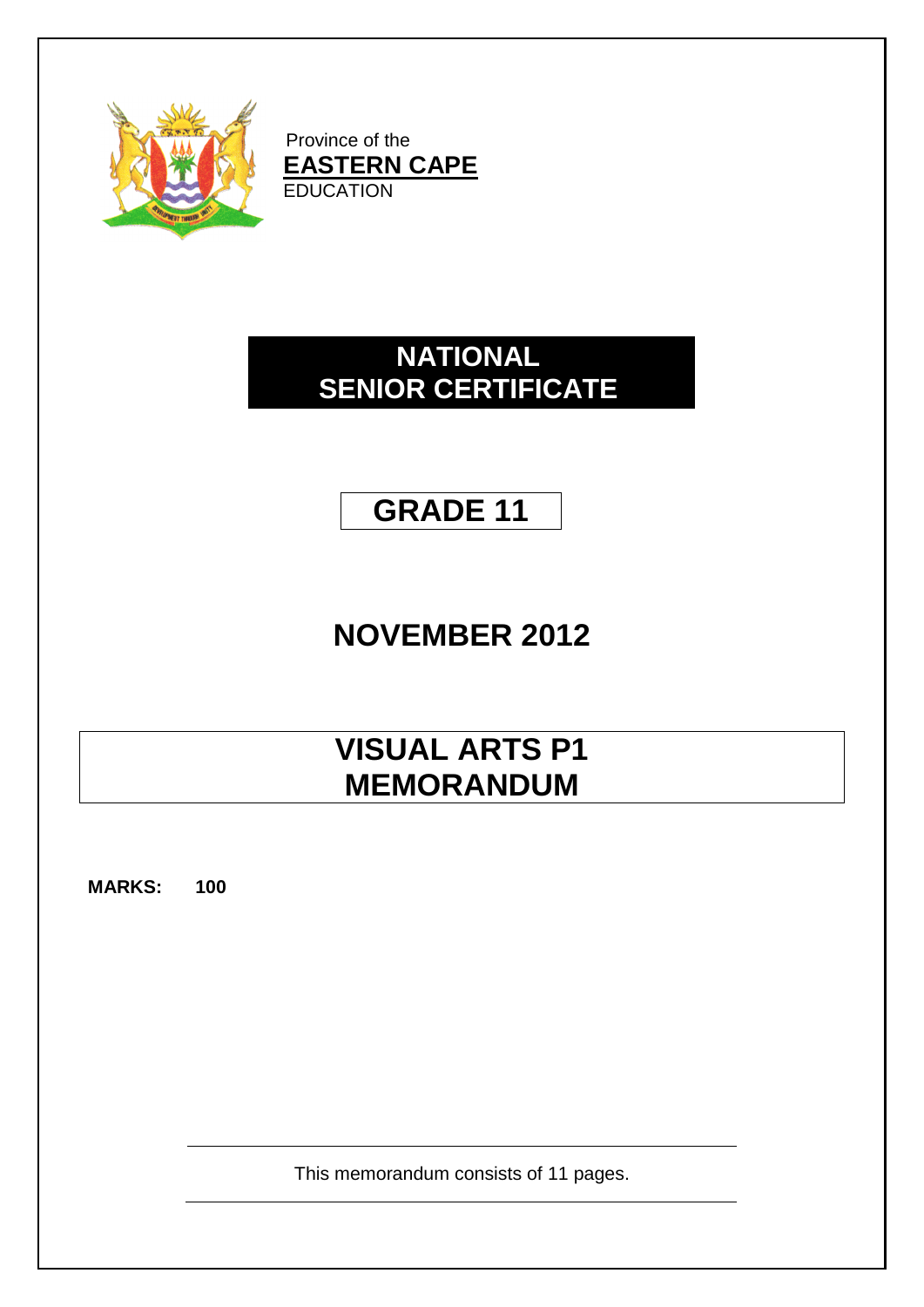#### **ART AND PROPOGANDA**

- 1.1 The drama of this event is seen in the very plain dark background, where the shadow looms against the dead body. Secondly the position of the dead body lying over the edge of the bath emphasises the sudden nature of his death, as he had no time to evade death. The fact that the man is in the bath of course worsens the victim nature of the situation, as he could not get away. Line and style are very tight, making a realistic portrayal, and this also adds to the drama. The tones are pronounced, giving the work a dramatic and mysterious mood. The greens, the blackish browns and the pale flesh colours make the mood sombre, which also adds to the serious nature of this event. Accept logical and substantiated facts. (5)
- 1.2 The propaganda of these two posters about the freedom of the press is to be seen firstly in strong images. In FIGURE 1b the huge gagged face, is riveting as it occupies the whole of the format. Colours are strong reds, black and white all of which are dominant and contrast strongly with one another. This adds to the strength of the massage against press muzzling. The dark rough textured face also adds to the pain and vilification of the government, because it is so rough. The layout of this first work is vertical, squashed longitudinally, so that the viewer sees and feels the imprisoning nature of this issue.

In FIGURE 1c the blindfolded, muzzled and bound FIGURE presents a total helpless picture of an individual. The powerlessness of this situation is perhaps even more haunting than the first one. The white cloud behind the FIGURE mocks the onlooker and the world, as this free space is not a reality for those being muzzled by the press. Line is not evident in this work, and the style of imagery is realistic, making the message of a society without freedom of speech and freedom of the press a miserable and helpless society. (6)

1.3 Candidate is to choose any TWO works of art that show propaganda. Names and titles of works are to be given, together with artists' names. They are to deal with subject matter and the messages in the works. They are also to refer to colour and line and the effect of these two elements. 4 marks for each work. 1 mark for insight into the effect/evaluation. (9)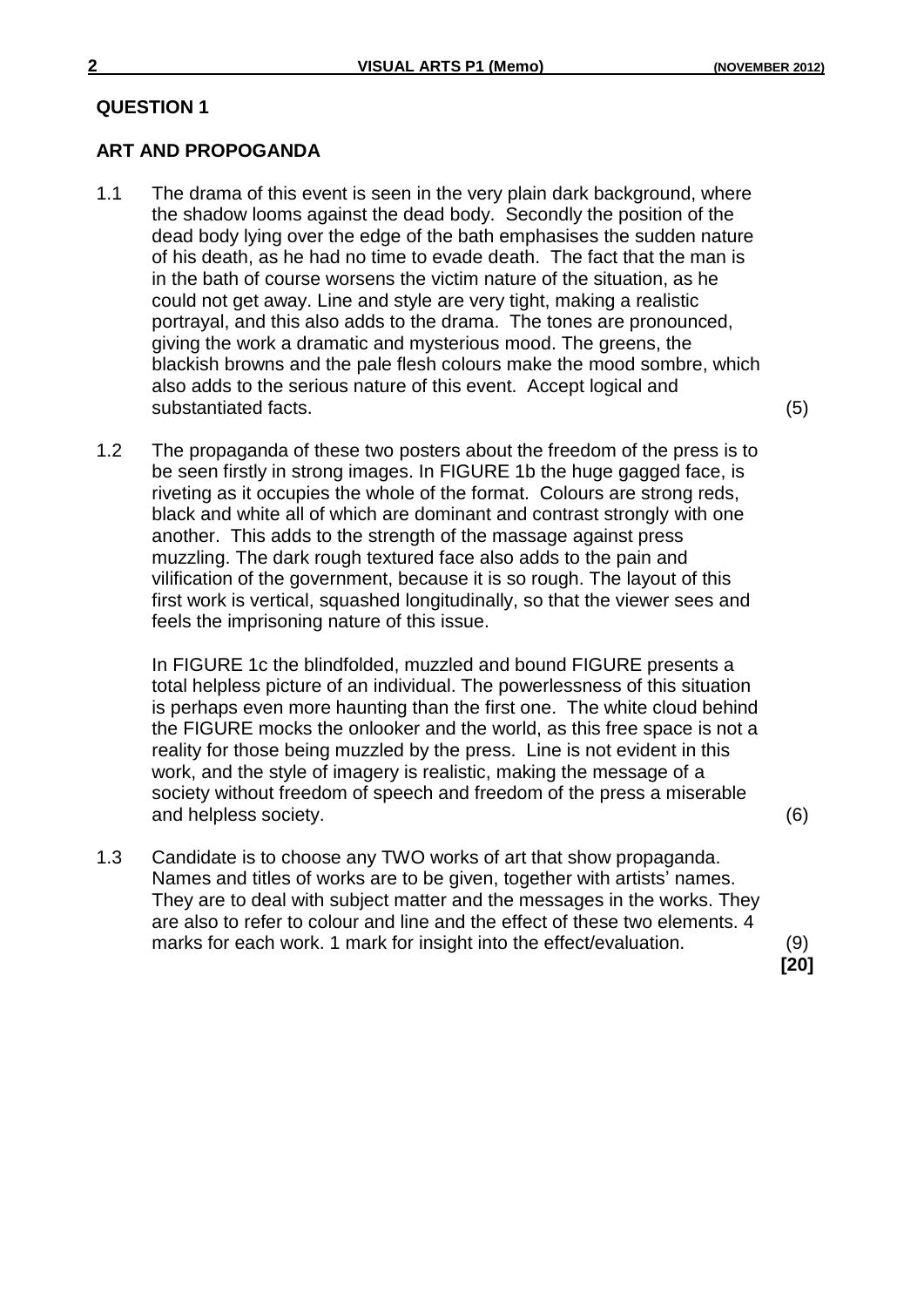#### **MONUMENTS AND HERITAGE SITES**

- 2.1 Candidate is to analyse the similarities. In all of these monuments use has been made of very strong verticals which occupy a big space. The effect of this is to define them all as places of seriousness, of worship, of communal meeting. The mammoth size of them increase this awesome presence, and makes mankind feel small and insignificant in the vicinity of them. All three use stone giving them a quality of monumentality, strength and power. (2)
	-

**[20]**

2.2 The most striking visual element of FIGURE 2a is the elongated heads, which stare out to the world and the universe. The most striking visual element of FIGURE 2b is the sheer size of the monoliths of stone, arranged in a circle, which points to the fact that this monument was used as a place of worship. In FIGURE 2c the circular high wall and the pyramidal stone in it are most striking.

The designers of these three monuments were wanting to commemorate important ancestors or leaders in that culture; in the second one they were creating a holy or special space in which to worship; in the third one the artist/designer wanted to recreate a place of worship or quiet. (6)

- 2.3 The massive scale represents a desire on the part of each of these cultures to leave a grand legacy for posterity. It establishes their power and importance and is meant to create awe in the eyes of the beholder. Accept insightful comment. (2)
- 2.4 The candidates are to choose TWO other monuments. They must name them and then compare:

Points of comparison are:

- Materials and the impact of materials
- Subject matter and the features of the monument
- What the message of each monument is
- How masses/volumes interact with the voids or surrounding space, and the effect on the viewer (10)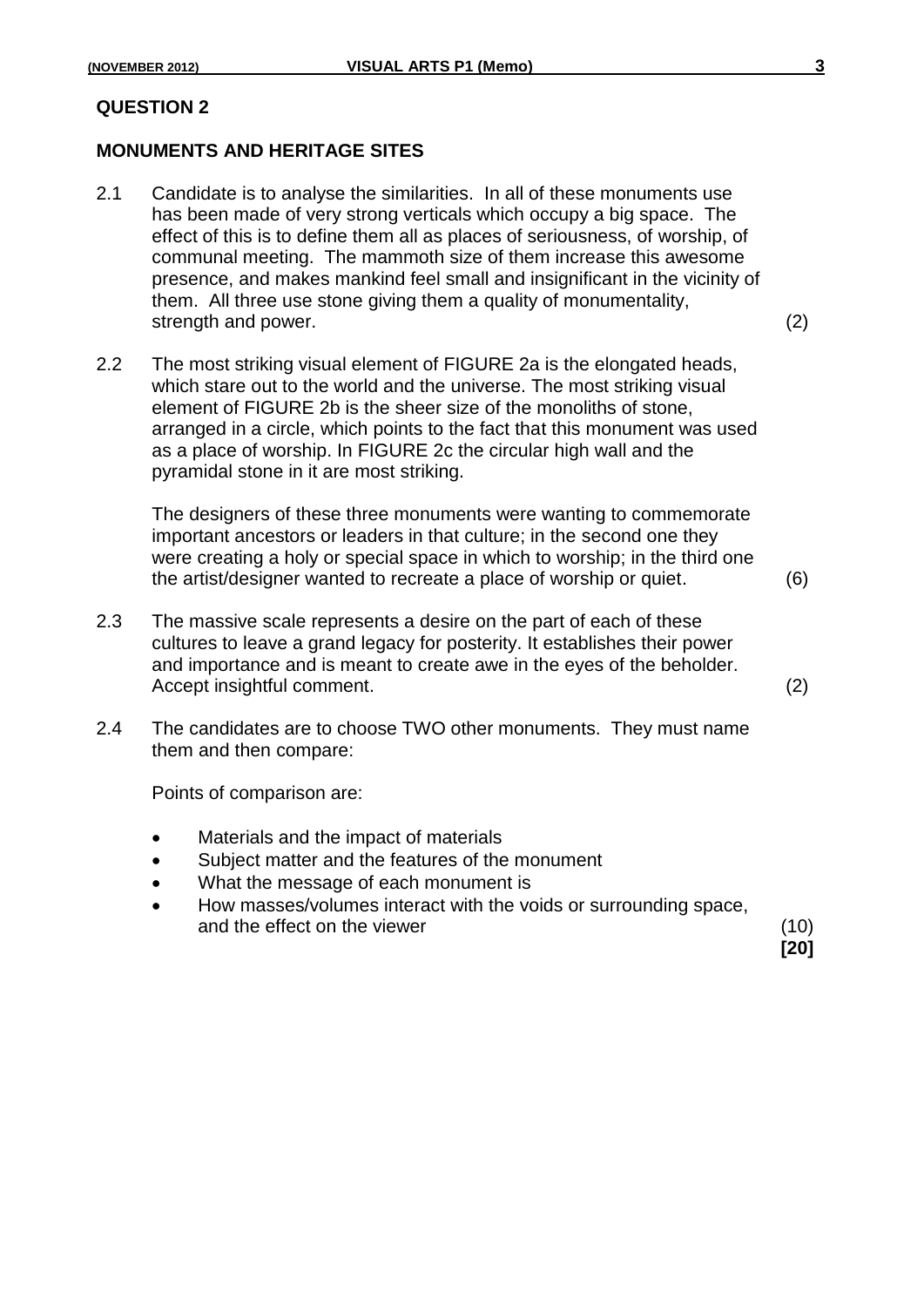#### **INTERNATIONAL TRENDS: IMPRESSIONISM AND POST IMPRESSIONISM**

3.1 The candidate is to write an essay of one and a half pages on Impressionism. They are to refer to other art works they have studied, paying attention to the Movement as a whole, the stylistic characteristics, the subject matter and how artist treated light. This accounts for 6 or 7 marks of the essay.

They are to use FIGURE 3a also. This must account for 3 to 4 marks. Influences are Japanese photography, as is seen in the capturing of a moment in time, and this is what Impression Sunrise does. The light is fleeting and thus the style of the broken brushstroke where colours are juxtaposed without blending, makes a lively surface from which to enjoy the art work. In FIGURE 3a the subject matter is a harbour scene at sunrise, with clouds and water treated in the typical facetted approach and separate brushstrokes. It is not realistic and gives the impression of this harbour in that early morning time. Light was treated in so far as it depicted the reflection of the prism. Colours were fresher than in the past, making use of much white in the mixing of intense colours. (10)

3.2 Candidates are to do a critical analysis. Refer to FIGURE 3.2. Post Impressionists were all individual.

The first influence is Japanese cloisonnism, where saturated pools of colour are surrounded by black lines; this style of art also made use of gestural, spontaneous line, and this can be seen in Gauguin's work. Stained glass windows, where black outlines held areas of saturated colour were a second influence.

Gauguin's treatment of space, because of its flattened perspective, with the same intense colour choices from foreground to background, shows a deliberate negation of the traditional realist aerial perspective. It makes the work primitive and childlike. The various shapes of the tree, women and water are placed in harmony around the composition, but the colours are all so intense, that real space is negated.

The shapes in Day of the Gods are chunky; people's bodies are solid. The sweeping wave in the foreground seems solid, as if it could be land. This helps to develop the foreground and middle ground. Small sharply pointed, irregular shapes in the water show how Gauguin had moved away from the Impressionistic style of unmixed brushstrokes placed in more harmonious areas to define shapes, as here they are dispersed in patches around all parts of the canvas. This is highly individual and adds to the effect of separate areas of colour and is a much more personalised rendition of the scene.

Colour of this work is blackish blues for the diagonally placed tree across the foreground, and an ocean of lilac and blue in distinctly demarcated areas. The water becomes a structure of its own, certainly not realistic, and an ocean which takes on mysterious meanings. This characteristic of a work taking on symbolist meaning is one typical of Gauguin. Line in this work is strong and black, defining each shape clearly and

adding to the effect of a stained glass window, with black outlines filled with brightly coloured light. (10)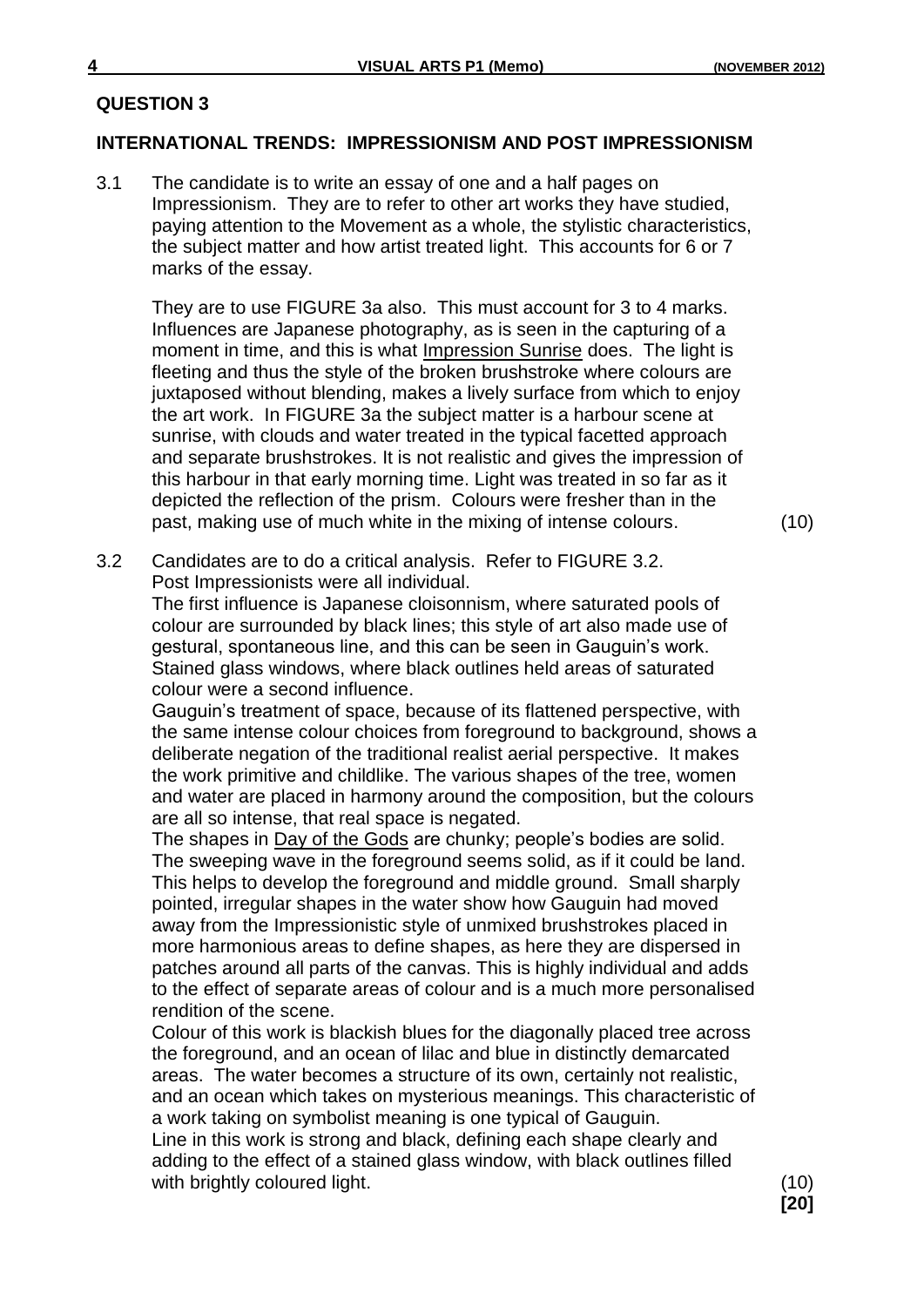#### **CUBISM, FAUVISM, FUTURISM AND EXPRESSIONISM**

4.1 The candidate is to write an essay of a minimum of two pages. He/she must attend to four bullets, and may use the five illustrations for Question 4, namely Figures 4a, 4b, 4c, 4d and 4e. They must receive extra marks if they do this **as well as** using other artists.

They must explain the influential factors which gave rise to each movement.

They must describe two characteristics of style of **each** movement.

They must substantiate for every fact they write.

Comments must be made about the compositions of the works, and how structure affects the works. (20)

# **QUESTION 5**

**[20]**

# **GALLERY VISITS AND EXHIBITIONS**

5.1 Candidates are to write an essay and attend to 3 bullets. The social message of FIGURE 5a is tied up with the beauty of the seasons, and in this case with spring. The woman is sensual, holding a pomegranate, a fruit symbolising fruitfulness and fertility. She and the foliage in the top left of this work, suggests the human spirit celebrating the season of spring. Social message of FIGURE 5b is the brokenness of women in our world. De Kooning is messaging us in his very expressive style about how the world treats females. It is highly broken and show colours which are filled with blacks, reds and dirtied yellows, all of which shows this abuse and pain.

The social message of FIGURE 5c by Munch is about the eternal cycle of birth, life and death. The dark figure in the right foreground represents the grim reaper, or the darker side of life such as depression for lost love. The male and female figures at the left shows the enticement of the female, and the fact that his figure is seen as naked through her strange dress, hints at Eve as the female temptress.

The social message of FIGURE 5d deals with the over-crowded townships in South Africa, as well as the grief and sadness of women, with all that they have to deal with in the world. The distorted, broken faces, the animal heads at the top, the stick stirring the pot, all point to a community grappling with the day to day work of life, and being torn apart by it.

Colour in FIGURE 5a holds rich reds, blues and greens, all pointing to the richness and beauty of spring and what that season brings. They are sensual and exotic. The dark browns represent its temporality as it will inevitably have to slump into winter – the underworld that is synonymous with death – hence the sad expression on the woman's face. Colour in FIGURE 5b with the reds, blacks and dirty yellows speaks of a world filed with pain and brokenness, specifically with women at the receiving end of the negativity. In FIGURE 5c, the reds, greens and blacks speak a message of emotional intensity, one that is filled with deep pain and isolation. The separated areas of colour add to this separation of the individual in our world. It enhances the atmosphere of mystery, death, being an outcast, being rejected. In the last work, FIGURE 5d, the reds, dirty whites and harsh black outlining also enhance the social depravation caused by poverty, abuse and overcrowding.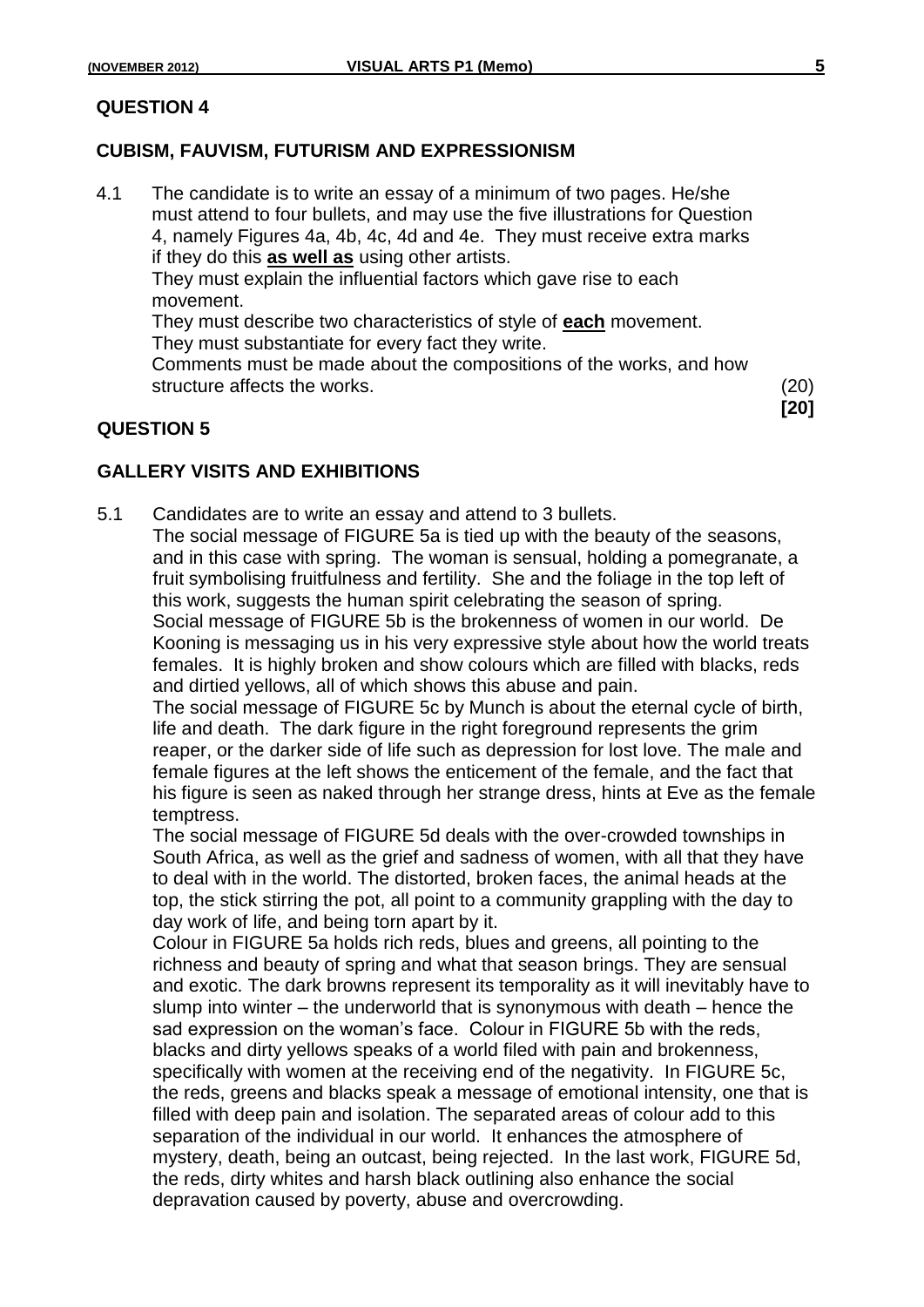**[20]**

Candidate now to supply thoughts about the value of these works, both financially and socially, with substantiation. Obviously financially all of these works fetch huge sums of money on the gallery/exhibition/auction markets of the world. The artists are all world famous, and these messages are ALL relevant to today's world. (10)

5.2 Candidate is to choose 4 works. TWO ARE SOUTH AFRICAN and TWO ARE INTERNATIONAL. They are to write an essay of one and a half pages in which they describe subject matter and explain public appeal. They are not to choose any works from this Question paper. Give no marks if this is done. (10)

#### **QUESTION 6**

# **FORMAL AND INFORMAL SCHOOLS IN SOUTH AFRICA**

6.1 The candidate is to write an essay in which s/he explores purposes, works, subject matter and social messages of ONE informal school in South Africa. They need to quote more than one artist and more than one work. The subject matter of each work quoted needs to be thoroughly explored and commented on, and the social messages need to be clearly stated.

When they deal with purposes, they are to be very specific about at least three purposes.

Artists to choose from:

- Kumalo: Madala, Seated woman, St Francis,
- Skotnes: Conversation, Head, any of his landscapes
- Dumile Feni: Fear**,** Mother and Child, African Guernica
- Motjoaudi:
- Ezrom Leggae:
- Cyprian Shilakoe: (10)

6.2 6.2.1 This is a comparison, and candidates need to compare point by point, within four paragraphs. They must refer to line, forms, textures and overall composition.

**Line** in FIGURE 6a is expressive and fine, giving a tortured atmosphere, whereas line in FIGURE 6b is more clear and controlled, which makes this work more restrained. Line in FIGURE 6c is simple and calm with the edges which are realist, but in FIGURE 6d the linear edges are more scratched, giving this work greater pain.

**Forms** in FIGURE 6a are distorted, as seen in the longer than normal neck of the horse, where the forms of the horse in FIGURE 6b are naturalistic in its forms. The realism and smooth finish of 6c gives a joyous atmosphere, whereas the extended legs of the Fallen Horse in FIGURE 6d give a message of intense suffering.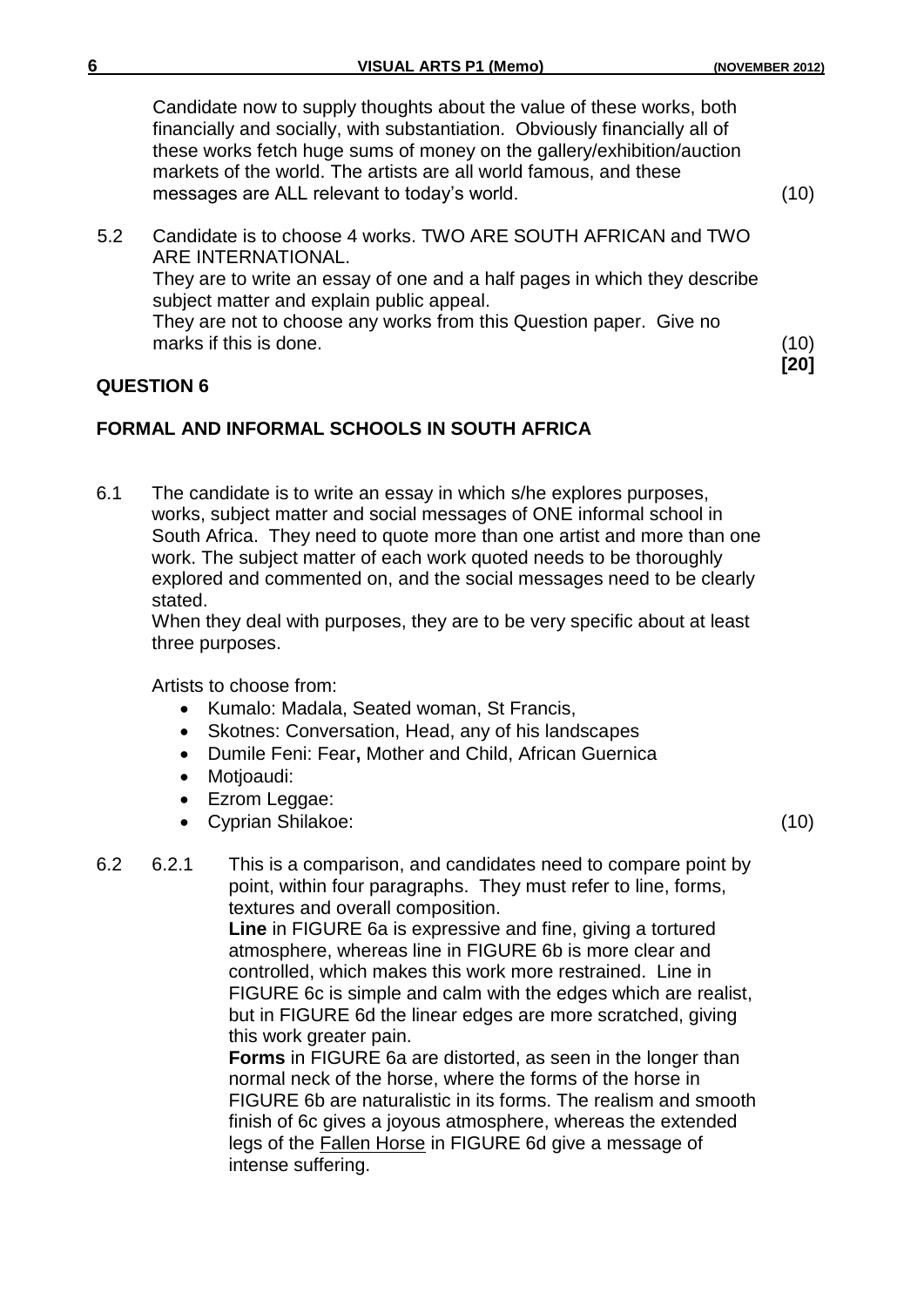**Textures** in FIGURE 6a are rough which adds to the suffering of the horse, but in FIGURE 6b the textures are smooth, which highlights the shape of the legs and body lying on the stones. FIGURE 6c has smooth textures which make the work decorative and joyful, even humorous because of the giraffe kneeling whereas the last horse has pitted, rough scratchy texture, and this makes the work tormented.

**Overall composition** of the first three is placed centrally, in a vertical axis, making these three works stable, very visible because of this centrality, but the last figure has a composition which is lateral, and stably placed on the horizontal surface. The tilting of the first horse to the left makes this composition similar to the fourth one, where the horse has its limbs at diagonals, and these two works show more pain than the others. (8)

6.2.2 Candidates are to state which work they think is more evocative. They get no marks for this, but they are then to state what the chosen work evokes. AND they are then to give one fact, only, to substantiate their answer.

> FIGURE 6a evokes a response of horror, empathy, disgust, wonder.

FIGURE 6b evokes a response of sorrow, pathos, severe pain at the death of the donkey.

FIGURE 6c evokes a response of celebration of animals, a feeling of joy, of wonder at the universe of the diverse animals. FIGURE 6d evokes a response of horror, sorrow for suffering of animals in battle. (2)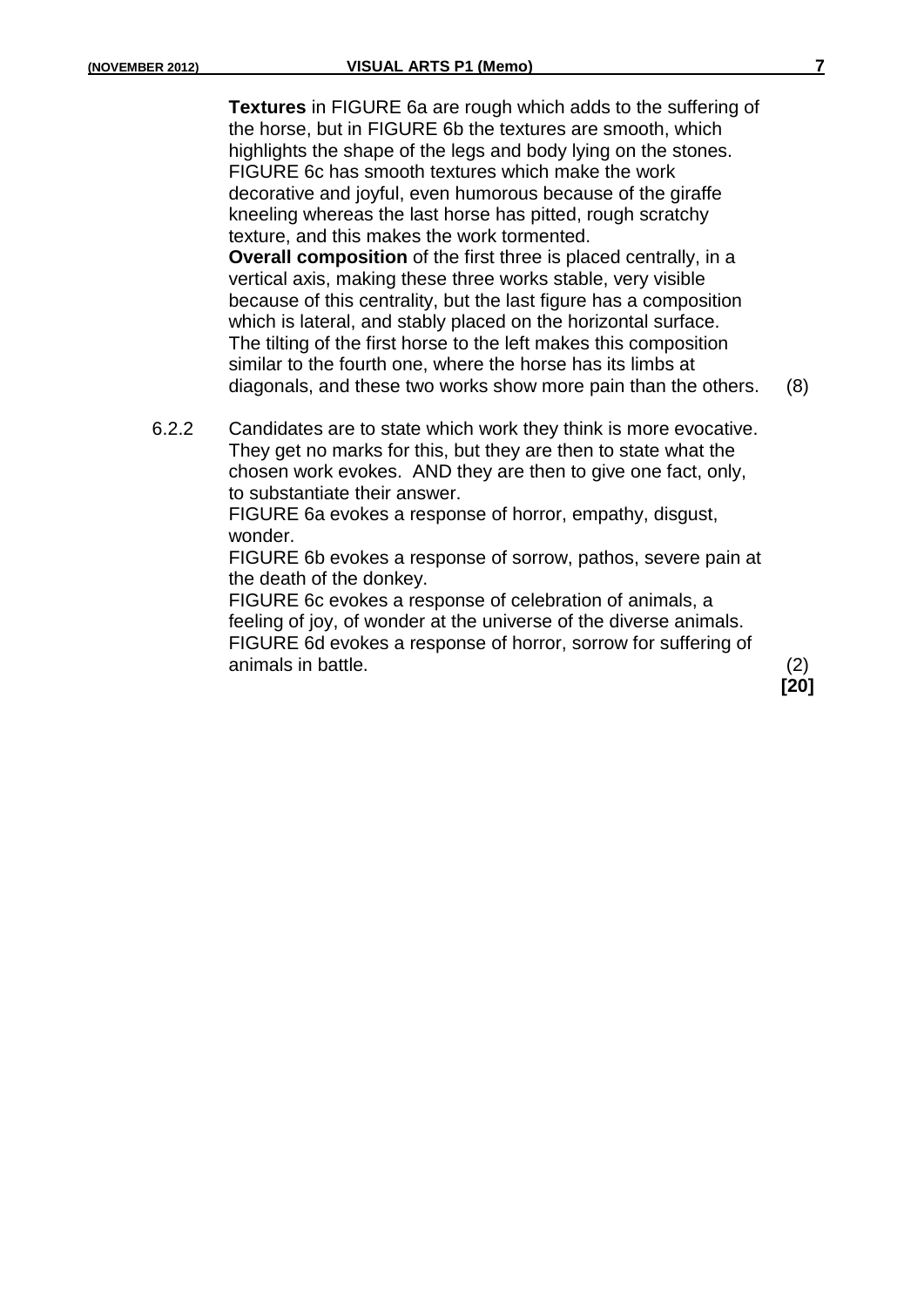# **WESTERN INFLUENCES ON SOUTH AFRICAN ART**

7.1 Western influences on 7a shows influence of Fauvism in the intense, bright colour. It also shows influence of expressionism in the broad, loose, sweeping brushstrokes. In 7b the influence of German Expressionism is seen in the wild loose brushstrokes, and also the use of black which forms part of the structure of each shape. In 7c the influence of Surrealism is seen in the weird distortions of the figures, to make them look other than real. The juxtaposition of big figures and very tiny buildings, and a strange machine-like contraption on

the left, also make this work Surreal. (6)

7.2 This is a comparison.

The imagery of Landscape with white stork, (a), contains three mesa forms spread evenly across the composition, with a stork in the right central foreground. The sky has rounded stylised cloud formations. In Xhosa Fairy-tale, (b), the imagery contains two cone shaped conifer trees in the foreground, and a tree at the left and right of these front conifers. A strange wined bird has swooped onto something in the grass. Each work thus contains imagery of birds, but the second work is much more surreal because of the strange shape of the bird. The message of (a) is simply the wonder of nature and its odd forms and in (b) the message seems to be more dreamlike with the long snakelike thing which the bird has in its claws.

The composition of (a) has no strong and long vertical shapes whereas the composition of (b) does have. The two tall cones in (b) make this composition much more dramatic, and make the closeness to the viewer more intense. There is an evenness of placement of shapes in both, making both stable.

The small vertical of the stork in (a) does not dominate in the way that the two verticals of the trees in (b) do. The impact of the latter is more surreal.

The style of both is expressive, but Maggie Laubser's work contains brushstrokes which are calmer, with more areas filled in with flatter colour, whereas the style of (b) is more Impressionistic, with broken, clearly juxtaposed brushstrokes. This style is more restless and dynamic than (a), as there are no areas of calm. The emotional impact of the style of (a) is calming, whereas the impact of (b) is unsettling and dynamic. (8)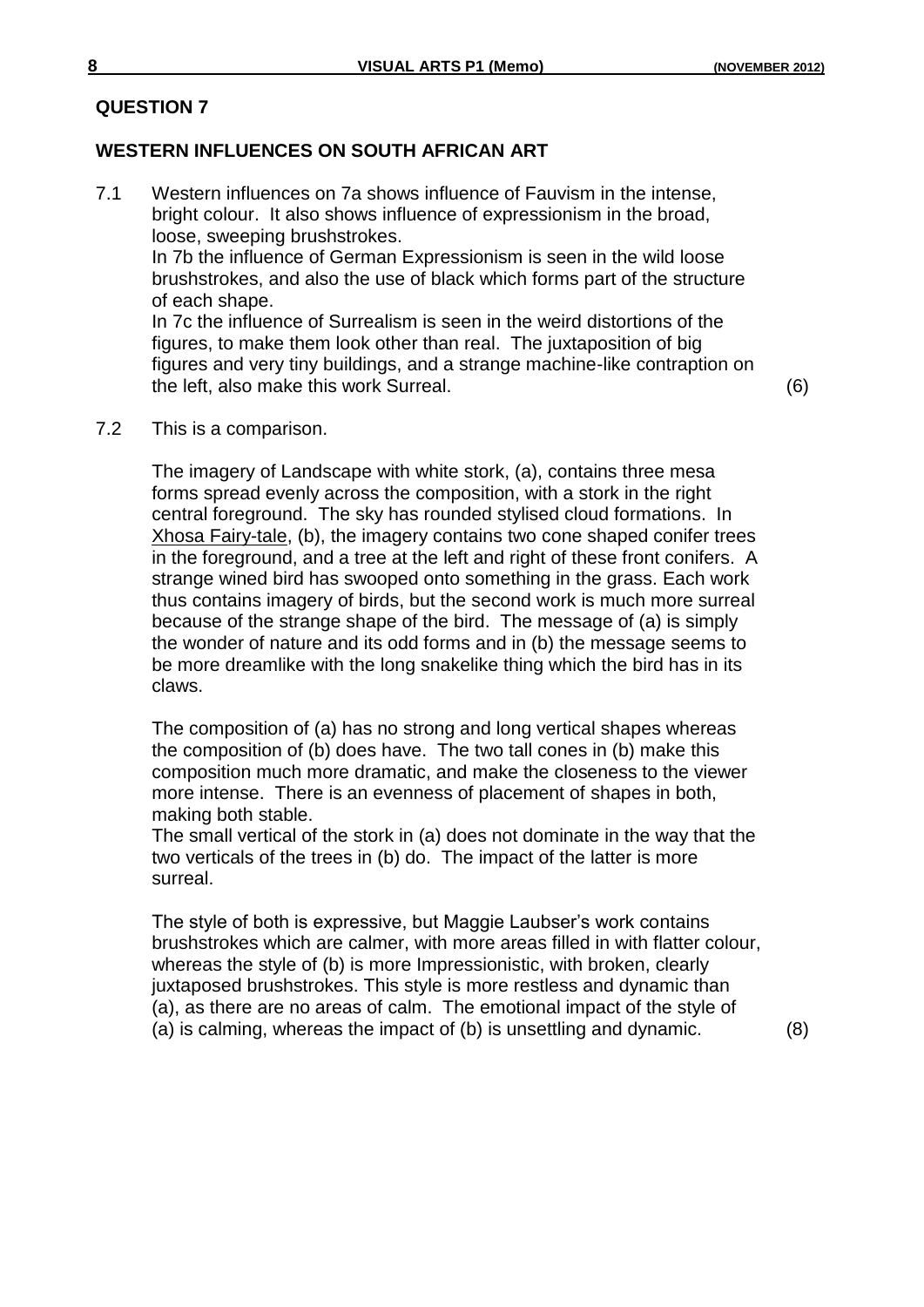### 7.3 Evaluate Preller's Hieratic Women.

The message of this surreal work is to do with an evolving African culture, as shown by the urbanised imagery on the figures, the un-naturalistic terraces of the landscape and the flag on the building in the background. It can also speak to our South African society about the ritual nature of associations amongst women, as one sees similar wrappings of clothing, headgear and additions to their garb. They are important and linked to the bigger cosmos, because of their pointed pieces of wraps, and star and moon icons.

The structural plan by the artist is shown in the very well laid out harmonies of the oranges, blacks, beiges and other warm autumn colours. The whole composition is a tightly orchestrated harmony of repeated colours and patterns. Each colour plays off the neighbouring colours, and this energetic harmony makes the work highly sophisticated and successful. (6)

#### **QUESTION 8**

#### **DADA AND SURREALISM**

- 8.1 In FIGURE 8a Hausmann has given the viewer an uncomfortable reality because of the mechanical additions to the head. The tape measure, the screws on the ruler, the circular cap which close off an opening into the head, all speak of the human mind needing close monitoring. He hints at the fact that humanity has become mechanical and without normal feeling. The blank eyes add to this effect of the absence of life and real human warmth and thought processes. (4)
- 8.2 This work belongs to the Surrealist movement. The three reasons are because it has imagery which is not from every day normal life, as seen in the egg on top of the torso, encaged. This enters the dream world of nonreality. Secondly the low horizon with an artificial looking cloud is typical of Surrealism. Thirdly the style in which it has been painted is part of the Magic realist type of Surrealism, as the forms are naturalistic. (3)

#### 8.3 Evaluate Dali's Dream, Flight, Bee, Pomegranate.

The imagery here is wonderfully surrealist, as it portrays a nude female atop a flat rock outcrop next to a sea, and in the sky above her are two tigers, one with a fish as his rear end. An elephant with ultra-long legs strides across the sky in the background, and a rocky outcrop frames this work on the right. All these images have nothing in common and are arbitrarily chosen for their nightmare and weird associations. The female is the temptress, the tigers the males in search of conquest. The rifle pointing to the female hints at the shooting of the female by the male, as in a sexual ecstasy. The pomegranate to the left middle ground symbolises fertility and fecundity.

The style of the work is typically Magic Realism, and this slick realist finish adds to the dream like quality of the overall work. In no way can it be said to represent our normal real world, and the message of sensuality is couched in highly erotic and visually stimulating images. (4)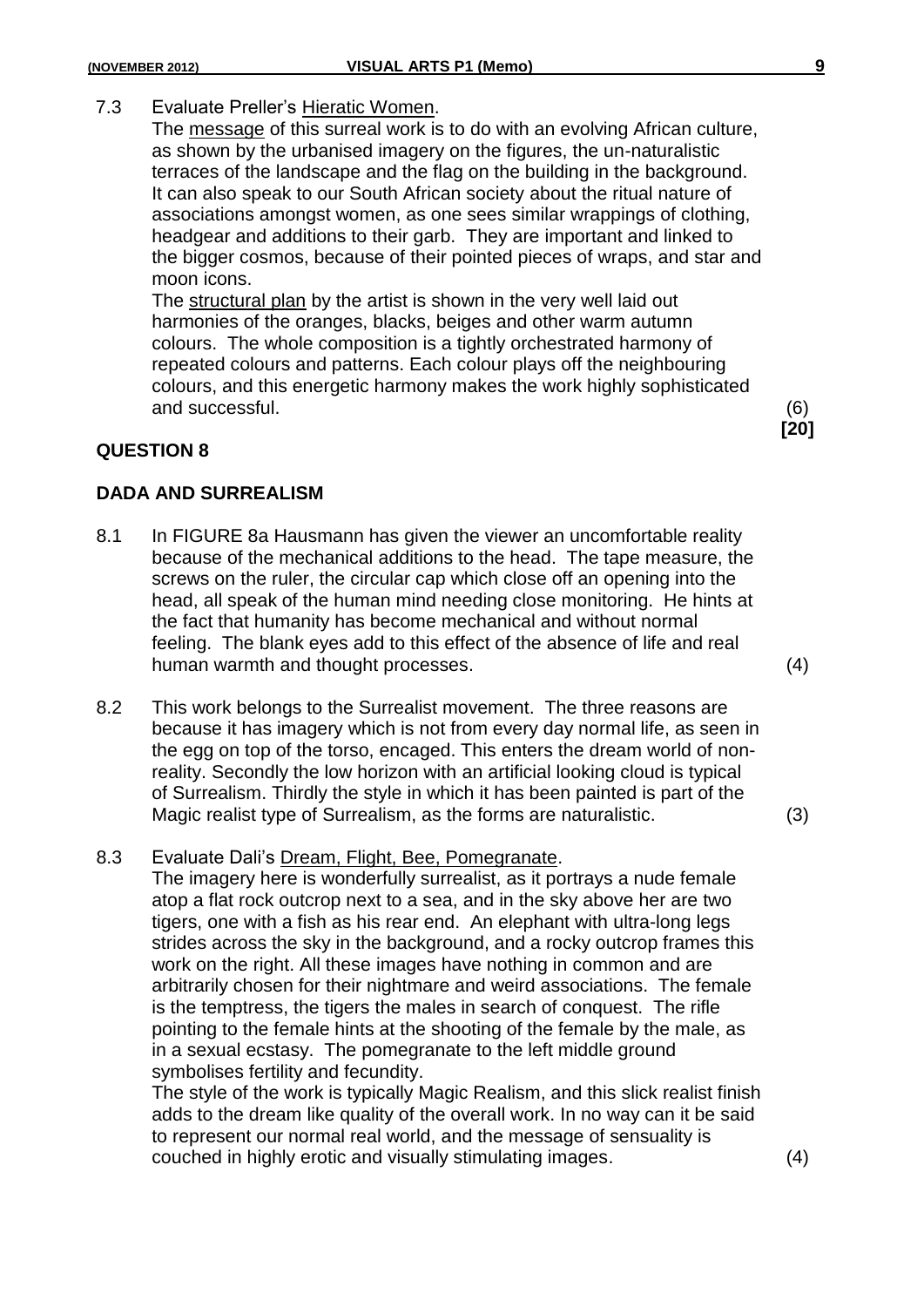| 10  |                                                                                                                                                                                                                                                                     | <b>VISUAL ARTS P1 (Memo)</b>                                                                                                                                                                                                                        | (NOVEMBER 2012) |
|-----|---------------------------------------------------------------------------------------------------------------------------------------------------------------------------------------------------------------------------------------------------------------------|-----------------------------------------------------------------------------------------------------------------------------------------------------------------------------------------------------------------------------------------------------|-----------------|
| 8.4 | Candidates are to write an essay of no longer than one page, in which<br>they discuss aims and influences of the Dada AND Surrealist movements.<br>They must refer to at least one work, in detail, from each movement.<br>Comments must be substantiated.<br>Aims: |                                                                                                                                                                                                                                                     |                 |
|     | Dada                                                                                                                                                                                                                                                                | To shock, to make anti-establishment commentary, to use<br>found objects, as this was perceived to be as artistic as<br>traditional paintings and imagery. To glorify the common<br>and unglorious as a deliberate anti-establishment<br>statement. |                 |
|     | <b>Surrealism</b><br>Influences:                                                                                                                                                                                                                                    | To explore the subconscious mind, to enter the dream<br>world in order to make sense of the ordinary, real world.                                                                                                                                   |                 |
|     | Dada                                                                                                                                                                                                                                                                | was influenced by the atrocities of World War 1. They<br>protested against the human damage and waste.                                                                                                                                              |                 |
|     | <b>Surrealism</b>                                                                                                                                                                                                                                                   | This movement was influenced by Freud and other<br>psychologists of the time, who were exploring the<br>subconscious, and new discoveries about the human<br>psyche and behaviours which were of great interest to the<br>public.                   | (9)<br>201      |

### **INFLUENCES OF TECHNOLOGY ON ART: FUTURISM, DE STIJL AND CRAFT.**

9.1 Technology is seen in this neckpiece in the enamelling of the imagery in between the metal frames, almost like cloisonné work. The cable wire binding the two halves together has been neatly done, as has the clasp at the back. The use of found objects is typical of modern jewellery, and the niobium frames necessitate competent technological workmanship. The method of construction is not new, as this laying in of images and patterns into a ground, framed by a metal of sorts, was done in ancient Mesopotamian times.

Candidate is then to mention and describe ONE other item from this technological age, i.e. the last 80 to 100 years, and to describe the technology which was used to make the item. (5)

9.2 The practicality of FIGURE 9b is good, but slightly less so than FIGURE 9c, because of its rough and uneven surface. Chair 9(c) is smooth and flat, which is comfortable. Even the arm rests are smoother, and this would be more user-friendly.

Chair 9(b) belongs to the modern era as it makes use of laminated corrugated cardboard, which was not a material used before the 2000s. Chair 9(c) belongs to the Bauhaus movement, as it has severely plain lines, with no decoration, and is very practical. Its primary colours also show the "back to basics and purity of line/shape" ethos of the Bauhaus movement.

Candidate is then to discuss the visual appeal with substantiation. Candidate is then to discuss the visual appeal of materials with substantiation.

Lastly candidate is to discuss the appeal of colours, with substantiation. (10)